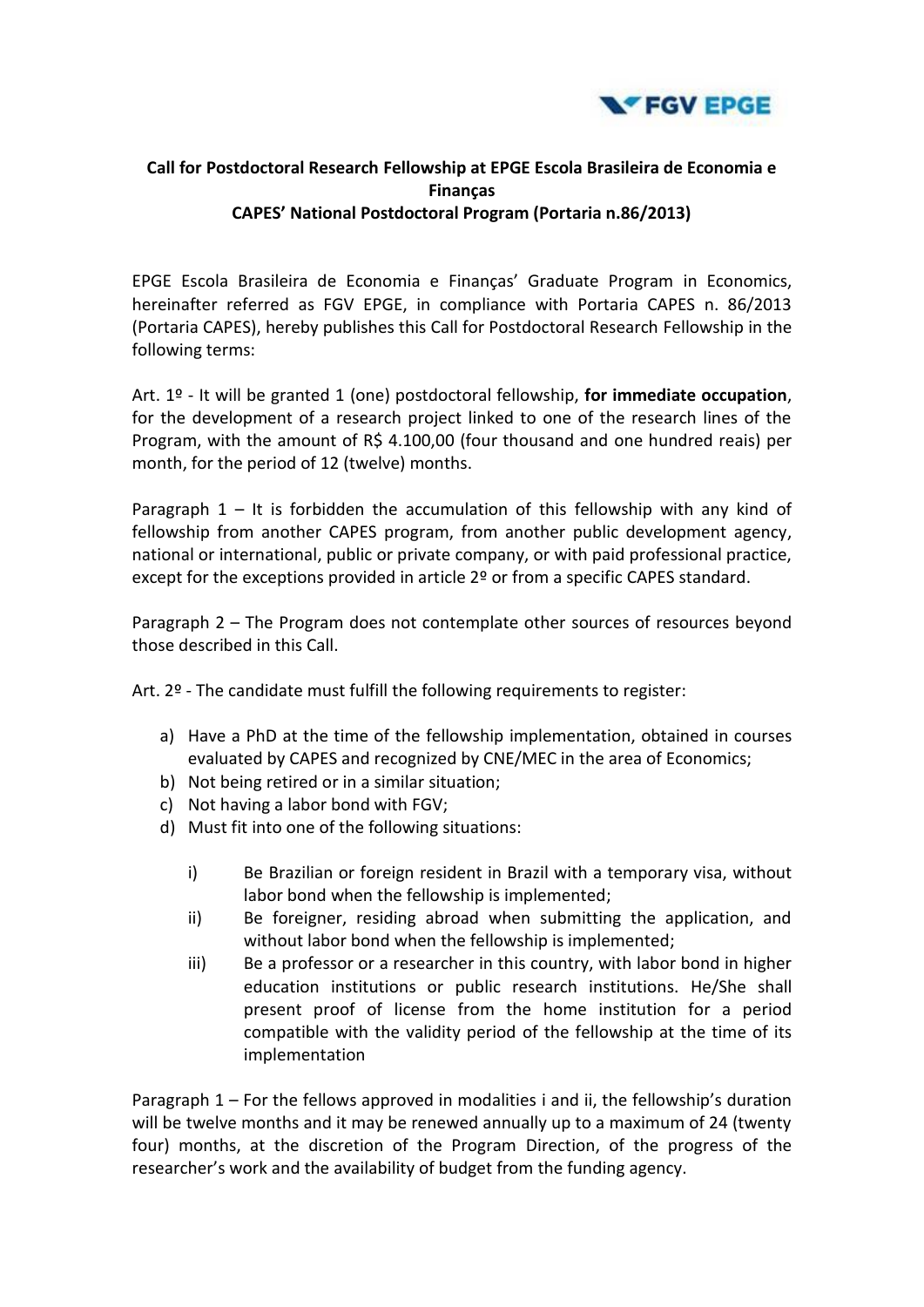

Paragraph 2 – In case the degree was obtained in foreign institution, this document will be analyzed by FGV EPGE's Graduate Program in Economics.

Art.  $3<sup>°</sup>$  - The candidates must present the following documents when submitting the application:

- a) Registration Form completed (Appendix I of this Call);
- b) In case of foreign candidate residing abroad, proof of residential address abroad at the time of the submission;
- c) Cover letter (one page), explaining the interest in FGV EPGE's Graduate Program in Economics;
- d) Curriculum Lattes, for Brazilian candidates and Curriculum Vitae, for foreign candidates;
- e) Research project linked to one of the research lines of the FGV EPGE's Graduate Program in Economics (Economic Development, Econometrics, Finance, Applied Microeconomics, International Economics, Monetary Economics, Economic Theory), with a maximum of 8 (eight) pages. The project will have its merit evaluated from the following items: Title; Research object; Rationale; Brief description of methodology, indicating the phases of the research;
- f) Letter signed by the Coordinator or Head of Department of the home institution, demonstrating support to the candidate and knowledge of the requirements and attributions of the holder, in case of candidates who are professors or researchers in the country with employment in institutions of higher education or public institutions of research;
- g) On an optional basis, up to two letters of recommendation may be submitted.

Art.  $4^{\circ}$  - The application documents must be addressed to [secepge@fgv.br.](mailto:secepge@fgv.br)

Paragraph 1 – As application proof, it will be valid exclusively the confirmation of receipt sent by FGV EPGE's Graduate Program in Economics.

Paragraph 2 – Incomplete applications, without sending all the documents, will not be accepted in any case.

Art. 5º - The criteria for the candidate's classification are:

- a) Research project merit, as mentioned in article 3 (item e);
- b) Curriculum and cover letter evaluation.

Art. 6º - Since it is an immediate occupation position, the bonding period with EPGE's Graduate Program in Economics and the validity of the postdoctoral fellowship should begin immediately after the candidate's approval. The precise starting date will be indicated to the candidate afterwards.

Art. 7º - Fellow's obligations:

a) To present annual report on the research's development, as well as the final research report, no later than 60 (sixty) days after the end of activities;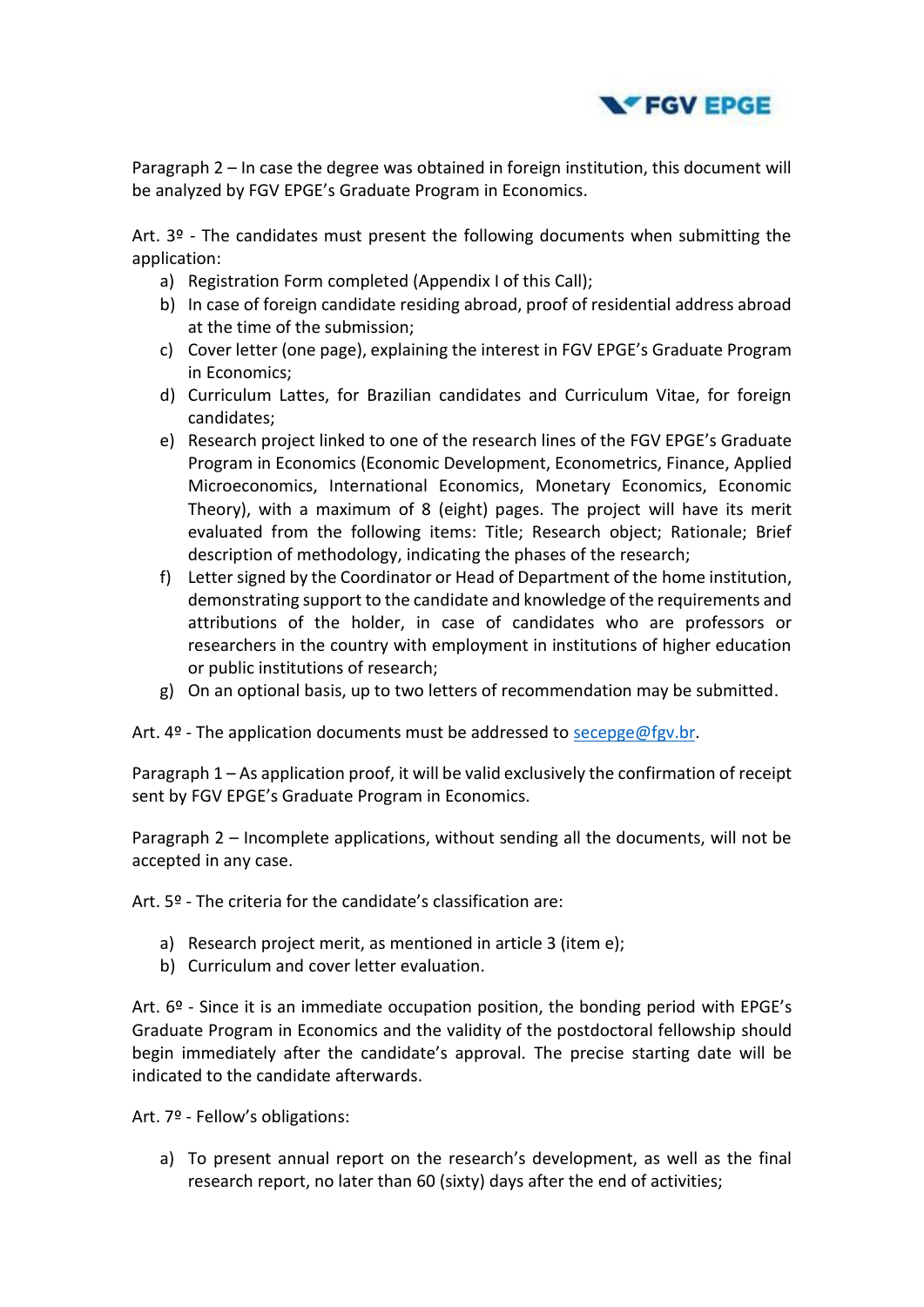

- b) To be dedicated exclusively to the research and activities of FGV EPGE's Graduate Program in Economics;
- c) To be available to (i) develop research activities in at least one of the research lines of EPGE's Graduate Program in Economics; (ii) Teach courses at FGV EPGE; (iii) Participate in defense examining boards.

Art. 8º - Once approved, the candidate who does not live in Rio de Janeiro city must change the residence to this city or metropolitan area in order to allow the regular postdoctoral activities development.

Sole paragraph – In case of a foreign candidate, he/she must prove that he/she has the necessary documentation to enter and stay in Brazil for a compatible period with the fellowship validity.

Art. 9º - Cases not covered by this Call shall be resolved by the Student Affairs and Research Commission of FGV EPGE's Graduate Program in Economics.

Rio de Janeiro, July 16, 2018.

Professor Humberto Luiz Ataíde Moreira

FGV EPGE's Research Director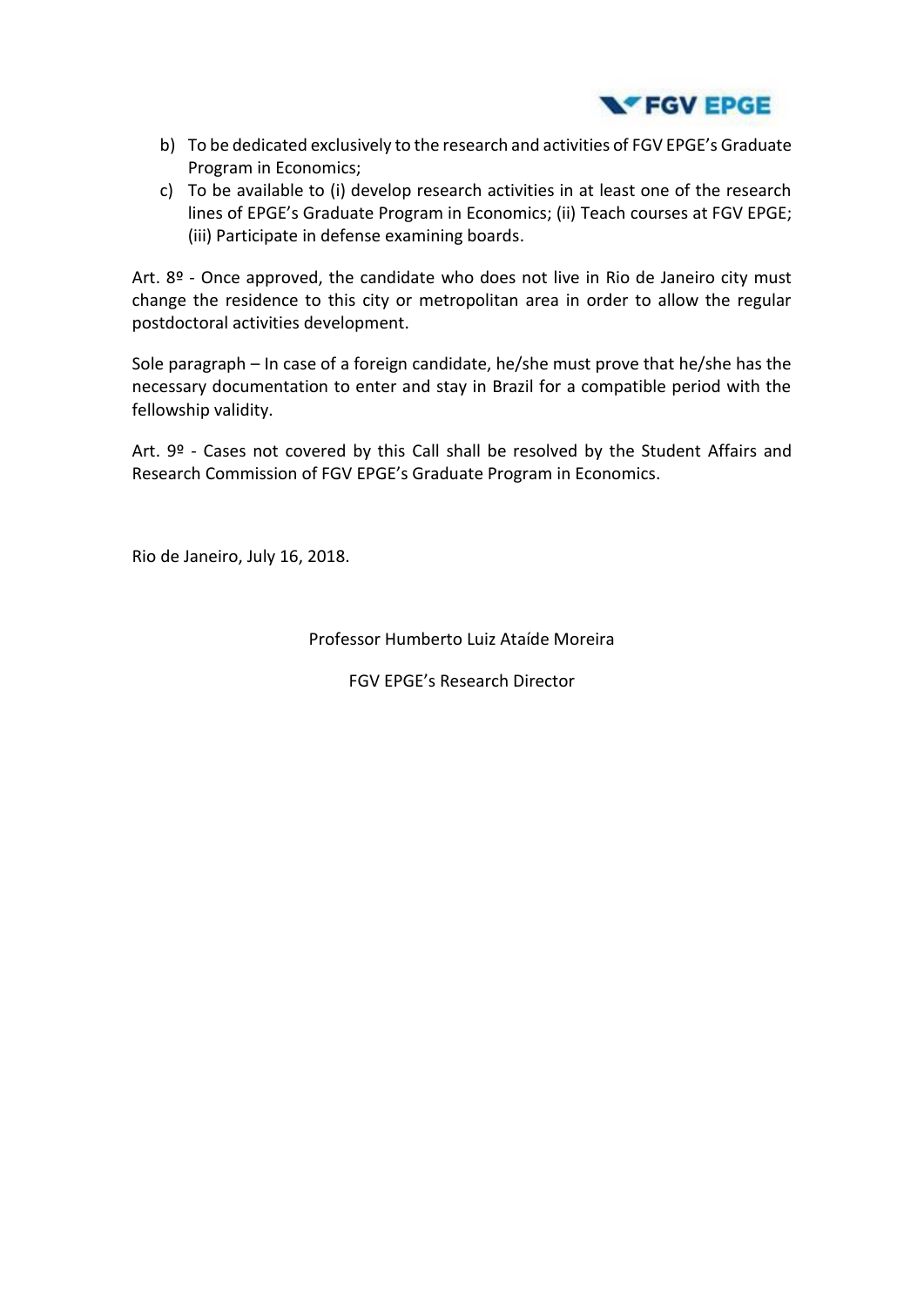

## Appendix I CAPES' National Postdoctoral Program (Portaria n.86/2013)

## **Candidates Registration Form**

#### **Candidate Information**

Full name:

Place and date of birth:

Nationality: ( ) Brazilian ( ) Others: \_\_\_\_\_\_\_\_\_\_\_\_\_\_\_\_\_\_\_\_\_

Identity Document (ID) or Passport:

Issuing Agency and place (for Brazilian Candidates):

Date of Issue (for Brazilian Candidates):

CPF (for Brazilian Candidates):

Address:

City:

ZIP Code:

Phone (s):

Cellphone (s):

E-mail (s):

**Project information**

Title:

Research line:

This form must be delivered together with the other documents mentioned on article 3º of this Call.